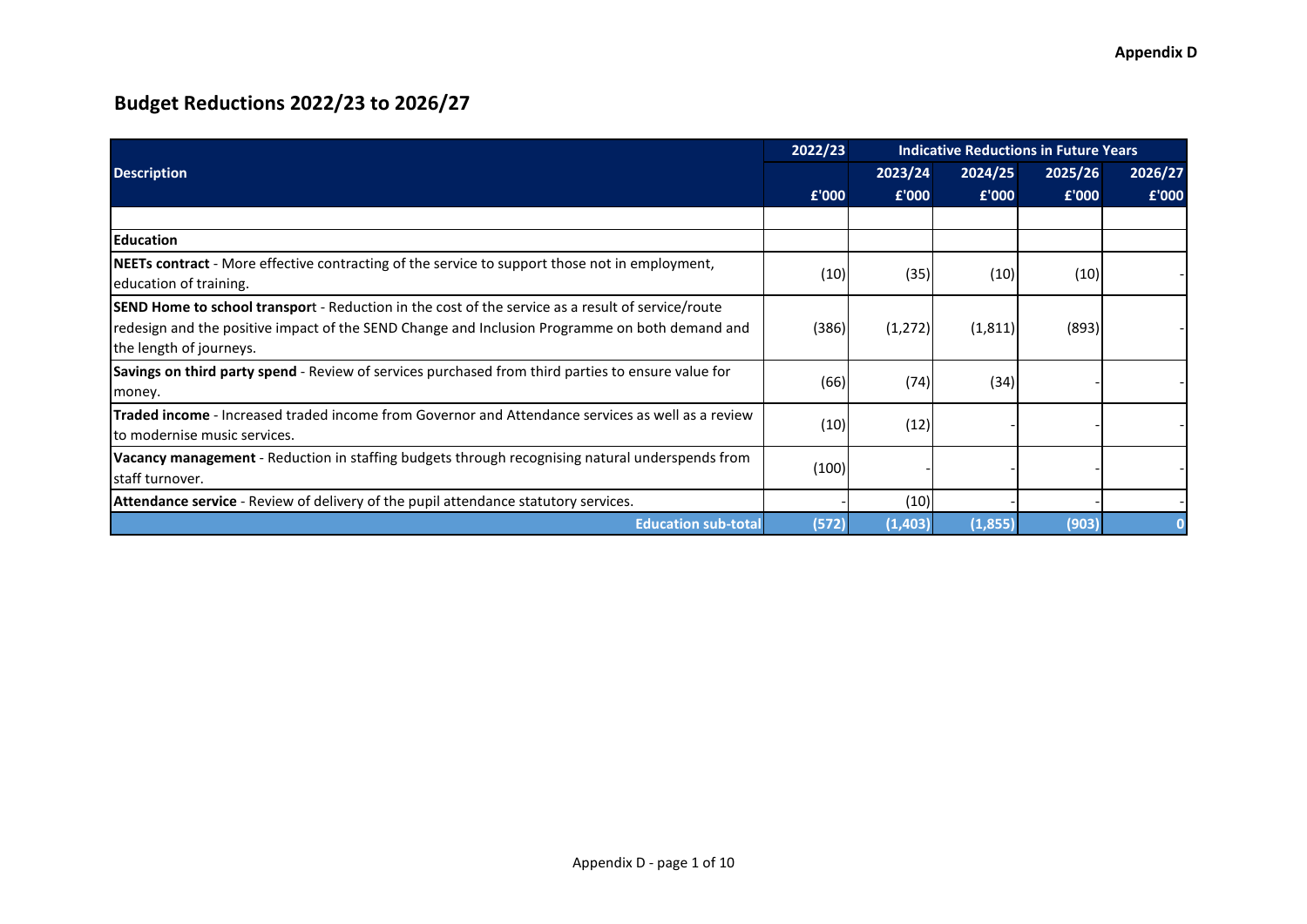|                                                                                                                                                                                                                                                                                                         | 2022/23  | <b>Indicative Reductions in Future Years</b> |         |         |         |
|---------------------------------------------------------------------------------------------------------------------------------------------------------------------------------------------------------------------------------------------------------------------------------------------------------|----------|----------------------------------------------|---------|---------|---------|
| <b>Description</b>                                                                                                                                                                                                                                                                                      |          | 2023/24                                      | 2024/25 | 2025/26 | 2026/27 |
|                                                                                                                                                                                                                                                                                                         | £'000    | £'000                                        | £'000   | £'000   | £'000   |
|                                                                                                                                                                                                                                                                                                         |          |                                              |         |         |         |
| <b>IEnvironment Services</b>                                                                                                                                                                                                                                                                            |          |                                              |         |         |         |
| <b>Traded income</b> - Expansion of traded income across the service including improving efficiencies and<br>increasing income from external contracts, new future external contracts and MOT sales to public,<br>enforcement income from network management, ecology surveys and the forestry service. | (360)    | (285)                                        | (80)    | (80)    | (40)    |
| Savings on third party spend - Review of services purchased from third parties to ensure value for<br>money and management of the cost increases of externally purchased services.                                                                                                                      | (351)    | (529)                                        | (431)   | (197)   |         |
| Management of highways maintenance costs - Review of highways maintenance spend, road<br>conditions survey work and capitalisation of contract overheads.                                                                                                                                               | (575)    |                                              |         |         |         |
| Trading standards - Delivery of efficiencies in trading standards community safety provision.                                                                                                                                                                                                           |          | (45)                                         |         |         |         |
| Winter gritting service review - Review of the winter gritting service with a view to reducing<br>expenditure through more efficient services, including the use of thematic routes to optimise services.                                                                                               |          |                                              | (250)   |         |         |
| <b>Environment Services sub-total</b>                                                                                                                                                                                                                                                                   | (1, 286) | (859)                                        | (761)   | (277)   | (40)    |
|                                                                                                                                                                                                                                                                                                         |          |                                              |         |         |         |
| <b>Fire and Rescue</b>                                                                                                                                                                                                                                                                                  |          |                                              |         |         |         |
| Savings on third party spend - Review of services purchased from third parties to ensure value for<br>money.                                                                                                                                                                                            | (43)     | (50)                                         | (71)    |         |         |
| Fleet transport savings - Revenue savings from purchase of Fire transport vehicles, ending lease<br>agreements.                                                                                                                                                                                         |          | (60)                                         |         |         |         |
| Fire Training - Income generation from taking advantage of commercial training opportunities linked<br>to completion of new training facilities.                                                                                                                                                        |          |                                              | (100)   | (100)   |         |
| <b>Fire and Rescue sub-total</b>                                                                                                                                                                                                                                                                        | (43)     | (110)                                        | (171)   | (100)   |         |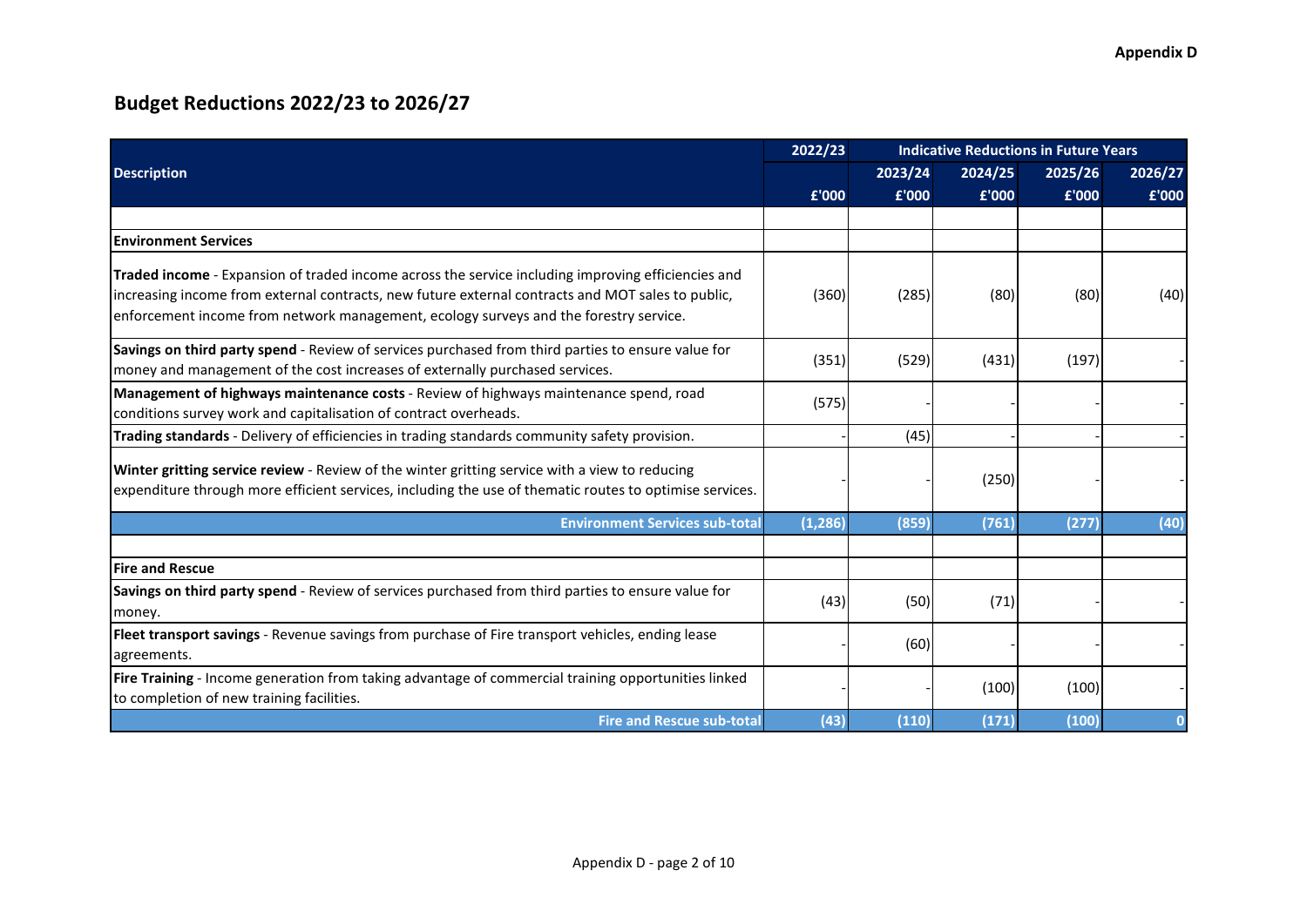|                                                                                                                                                                                                                                                 | 2022/23 | <b>Indicative Reductions in Future Years</b> |          |          |         |  |  |  |  |
|-------------------------------------------------------------------------------------------------------------------------------------------------------------------------------------------------------------------------------------------------|---------|----------------------------------------------|----------|----------|---------|--|--|--|--|
| <b>Description</b>                                                                                                                                                                                                                              |         | 2023/24                                      | 2024/25  | 2025/26  | 2026/27 |  |  |  |  |
|                                                                                                                                                                                                                                                 | £'000   | £'000                                        | £'000    | £'000    | £'000   |  |  |  |  |
|                                                                                                                                                                                                                                                 |         |                                              |          |          |         |  |  |  |  |
| <b>Strategic Commissioning for Communities</b>                                                                                                                                                                                                  |         |                                              |          |          |         |  |  |  |  |
| Country parks income - Apply commercial approach to Country Parks income streams.                                                                                                                                                               | (30)    | (45)                                         | (25)     |          |         |  |  |  |  |
| Savings on third party spend - Review of services purchased from third parties to ensure value for<br>money and management of the cost increases of externally purchased services.                                                              | (258)   | (90)                                         | (59)     |          |         |  |  |  |  |
| Business centres portfolio - Increased income generation through the introduction of virtual office<br>space so that businesses can use mail, phone, meeting space facilities at business centres, without<br>renting a unit.                   | (100)   |                                              | (50)     |          |         |  |  |  |  |
| Road safety advice - Maximising income generation opportunities from the provision of road safety<br>advice.                                                                                                                                    | (100)   | (100)                                        |          |          |         |  |  |  |  |
| Waste management - Reduction in residual waste and an increase in recycling as a result of the waste<br>collection changes in Stratford and Warwick District, starting August 2022.                                                             | (290)   | (334)                                        |          |          |         |  |  |  |  |
| Section 106 income - Ensure S106 contributions are efficiently and effectively generated and<br>collected.                                                                                                                                      |         | (25)                                         |          |          |         |  |  |  |  |
| Parking - Implementation of business parking permits.                                                                                                                                                                                           |         | (445)                                        |          |          |         |  |  |  |  |
| Further service redesign - Restructuring of teams across the Service to create a flatter, more agile<br>structure, enabling resources to be better focussed on key priority areas and to exploit opportunities<br>to lever in external funding. |         | (285)                                        |          |          |         |  |  |  |  |
| Waste strategy - Estimated reduction in cost as a result of the implementation of the Government's<br>resource and waste strategy.                                                                                                              |         |                                              | (1,000)  | (2,000)  |         |  |  |  |  |
| <b>Strategic Commissioning for Communities sub-total</b>                                                                                                                                                                                        | (778)   | (1, 324)                                     | (1, 134) | (2,000)  |         |  |  |  |  |
|                                                                                                                                                                                                                                                 |         |                                              |          |          |         |  |  |  |  |
| <b>Communities Directorate</b>                                                                                                                                                                                                                  | (2,679) | (3,696)                                      | (3,921)  | (3, 280) | (40)    |  |  |  |  |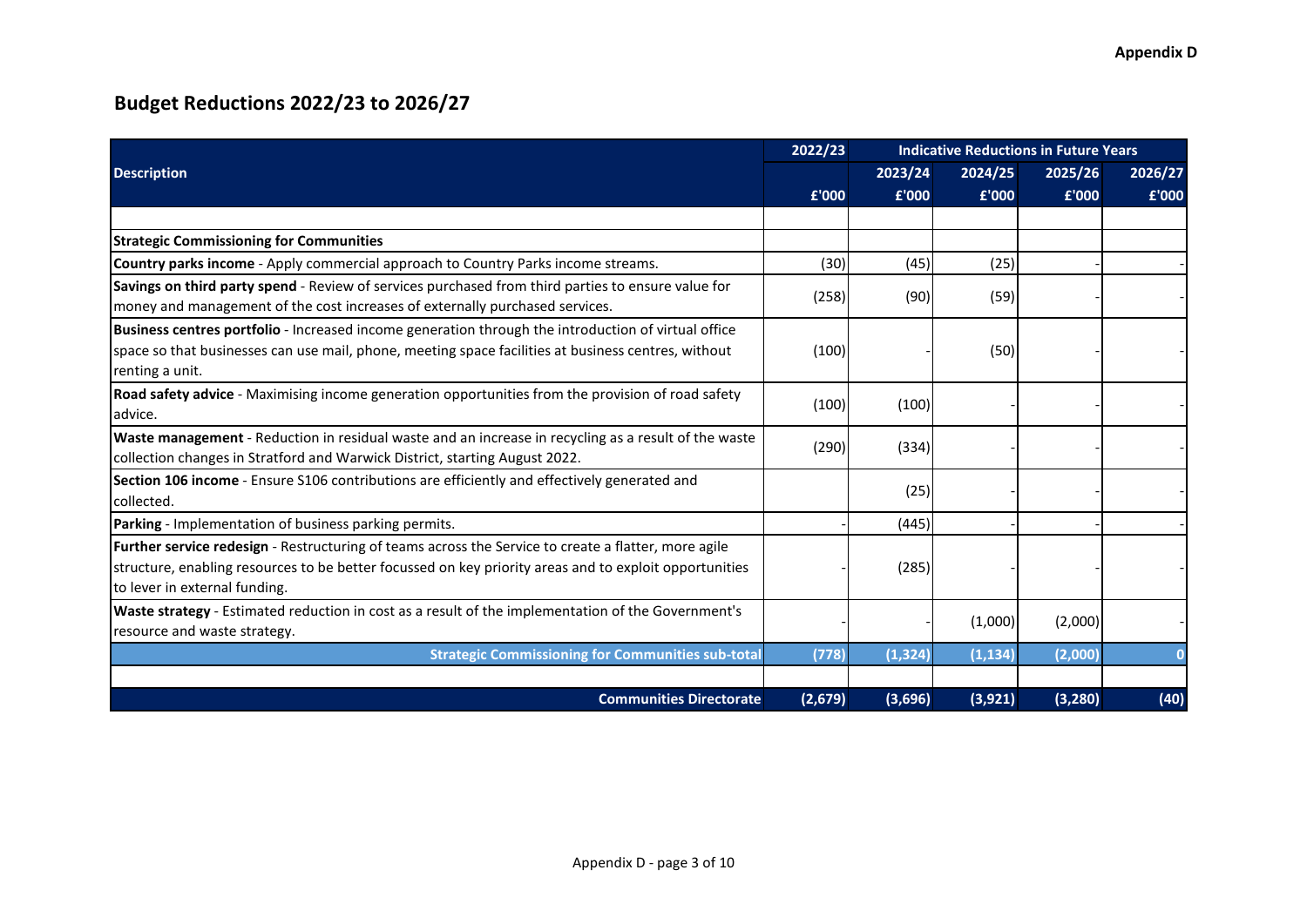|                                                                                                                                                                                                                                                                                                                                 | 2022/23 | <b>Indicative Reductions in Future Years</b> |         |         |         |  |  |  |
|---------------------------------------------------------------------------------------------------------------------------------------------------------------------------------------------------------------------------------------------------------------------------------------------------------------------------------|---------|----------------------------------------------|---------|---------|---------|--|--|--|
| <b>Description</b>                                                                                                                                                                                                                                                                                                              |         | 2023/24                                      | 2024/25 | 2025/26 | 2026/27 |  |  |  |
|                                                                                                                                                                                                                                                                                                                                 | £'000   | £'000                                        | £'000   | £'000   | £'000   |  |  |  |
|                                                                                                                                                                                                                                                                                                                                 |         |                                              |         |         |         |  |  |  |
| <b>Adult Social Care</b>                                                                                                                                                                                                                                                                                                        |         |                                              |         |         |         |  |  |  |
| Commissioning for younger adults - Redesign the commissioning approach to ensure a more efficient<br>arrangement and improved brokerage function.                                                                                                                                                                               | (300)   |                                              |         |         |         |  |  |  |
| Savings on third party spend - Review of services purchased from third parties to ensure value for<br>money.                                                                                                                                                                                                                    | (228)   | (255)                                        | (204)   |         |         |  |  |  |
| Housing with support for older people - Further develop the housing with support offer to reduce<br>reliance on residential provision for all ages.                                                                                                                                                                             | (500)   | (500)                                        | (500)   |         |         |  |  |  |
| Management of cost of adults service provision - Management of the budgeted cost increases of<br>externally commissioned care.                                                                                                                                                                                                  | (1,000) | (1,499)                                      | (2,000) | (2,064) |         |  |  |  |
| Reduce demand for adult social care support - Implementing the service change and transformation<br>activities underway across adult social care. These include an improved early intervention and<br>prevention offer, further refinement of the in-house reablement offer and further development of<br>assistive technology. | (800)   | (1,000)                                      | (1,539) | (935)   |         |  |  |  |
| Reprofiling care demand - Rephasing the demand and cost pressures for adults social care based on<br>expected growth as informed by national and local data.                                                                                                                                                                    | (490)   | (1,500)                                      | (1,000) | (2,000) | (4,000) |  |  |  |
| Client income - Increase in income as a result of taking into account expected growth of adult social<br>care services.                                                                                                                                                                                                         | (201)   | (300)                                        | (250)   | (400)   | (500)   |  |  |  |
| Prevention and self-care - Develop and implement a prevention and self care strategy and invest in<br>programmes, projects and services that reduce people's reliance on paid care and support.                                                                                                                                 |         | (334)                                        | (167)   |         |         |  |  |  |
| Integrated commissioning with Health - Efficiencies through joint working and the increased<br>purchasing power for externally commissioned care. Arrangements will form part of the Coventry and<br>Warwickshire Integrated Health and Care Partnership and associated system plan.                                            |         | (200)                                        | (200)   | (267)   |         |  |  |  |
| <b>Adult Social Care sub-total</b>                                                                                                                                                                                                                                                                                              | (3,519) | (5,588)                                      | (5,860) | (5,666) | (4,500) |  |  |  |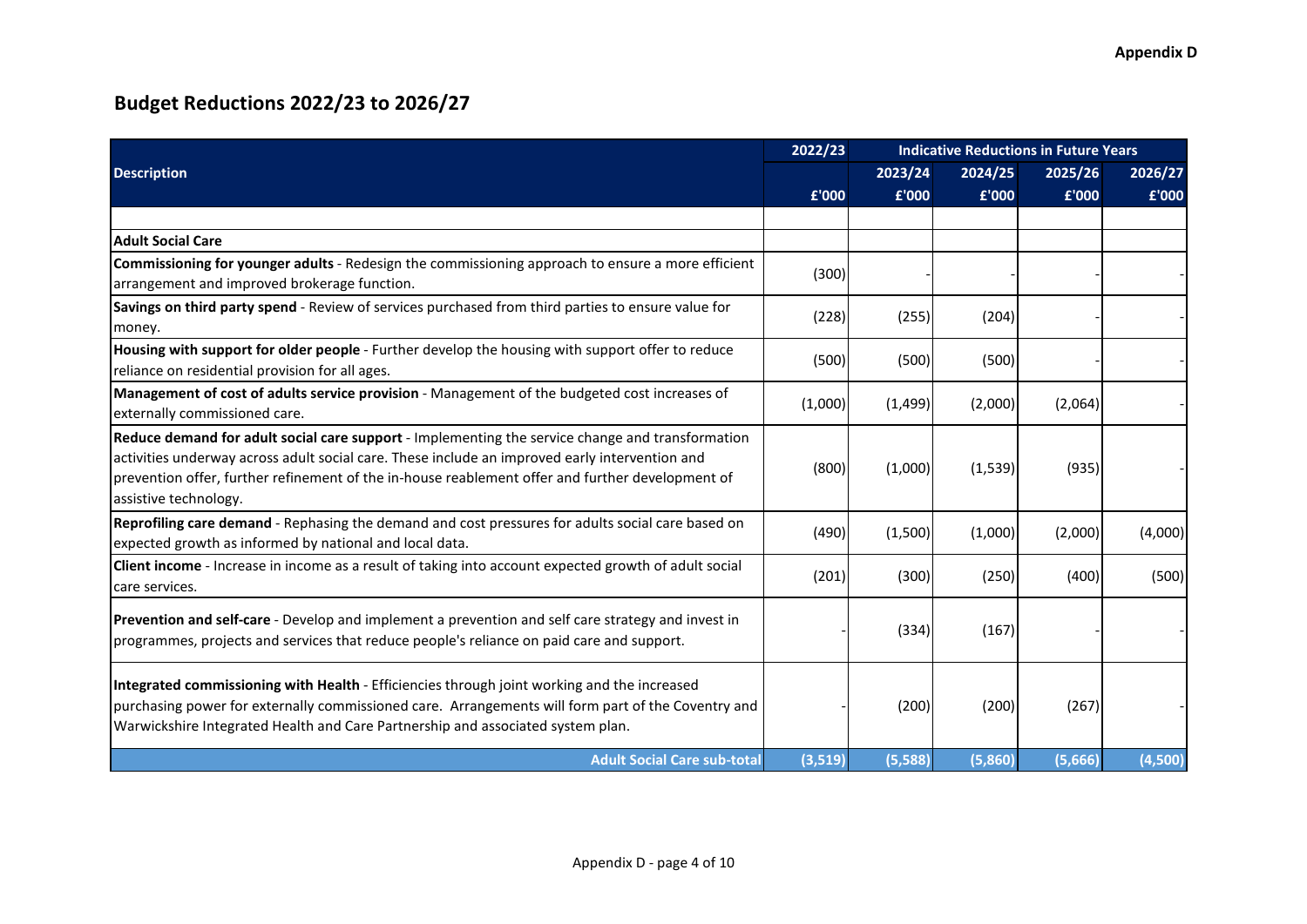|                                                                                                                                                                                                                                                     | 2022/23 | <b>Indicative Reductions in Future Years</b> |          |         |          |  |  |  |  |
|-----------------------------------------------------------------------------------------------------------------------------------------------------------------------------------------------------------------------------------------------------|---------|----------------------------------------------|----------|---------|----------|--|--|--|--|
| <b>Description</b>                                                                                                                                                                                                                                  |         | 2023/24                                      | 2024/25  | 2025/26 | 2026/27  |  |  |  |  |
|                                                                                                                                                                                                                                                     | £'000   | £'000                                        | £'000    | £'000   | £'000    |  |  |  |  |
|                                                                                                                                                                                                                                                     |         |                                              |          |         |          |  |  |  |  |
| <b>IChildren and Families</b>                                                                                                                                                                                                                       |         |                                              |          |         |          |  |  |  |  |
| Savings on third party spend - Review of services purchased from third parties to ensure value for<br>money.                                                                                                                                        | (107)   | (118)                                        | (52)     |         |          |  |  |  |  |
| Maximise income and contributions to care packages - Efficient collection of health contributions to<br>children in care placements and income from safeguarding training.                                                                          | (300)   | (250)                                        |          |         |          |  |  |  |  |
| New ways of working - Reductions in staff travel, room hire, client travel and expenses from new ways<br>of working post-Covid.                                                                                                                     | (56)    | (92)                                         |          |         |          |  |  |  |  |
| Rightsize Children's and Families budgets - Remove contingency budget for Early Help and replace<br>boarding school budget with existing budget in Children's Services.                                                                             | (10)    | (14)                                         |          |         |          |  |  |  |  |
| Adoption - Education contribution to the Authority's share of the Adoption Central England costs.                                                                                                                                                   | (48)    |                                              |          |         |          |  |  |  |  |
| House project - Review of accommodation solutions for young people to reduce reliance on more<br>expensive fostering and supported accommodation.                                                                                                   |         | (200)                                        |          |         |          |  |  |  |  |
| Manage demand for children's services - Implement the service change and transformation activities<br>underway across Children's Services, aimed at a reduction in the number of children needing care,<br>single assessments and Children in Need. |         | (2,984)                                      | (3, 128) | (1,976) | (1, 533) |  |  |  |  |
| <b>Children and Families sub-total</b>                                                                                                                                                                                                              | (521)   | (3,658)                                      | (3, 180) | (1,976) | (1, 533) |  |  |  |  |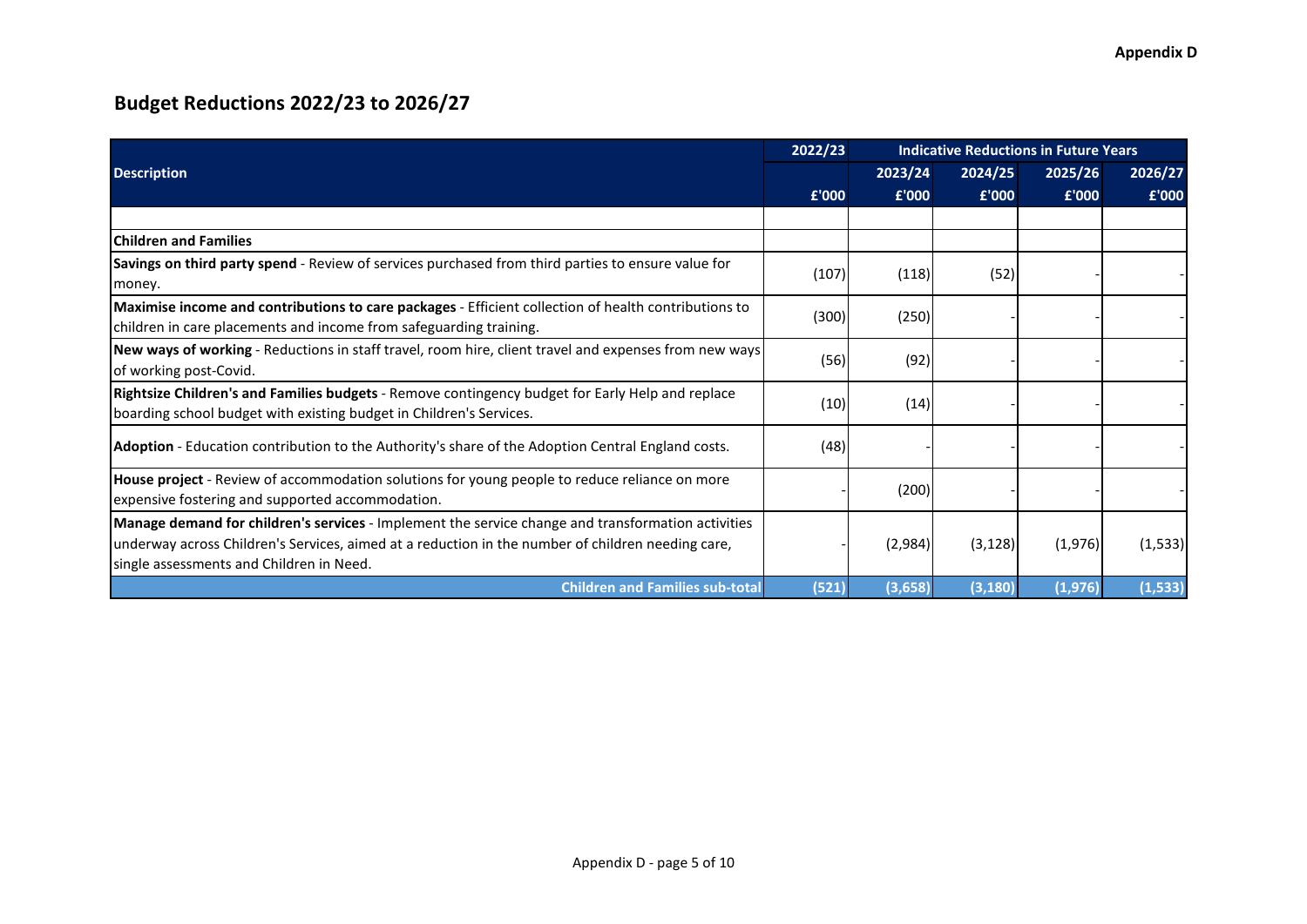|                                                                                                                                                                                                                                                                              | 2022/23  | <b>Indicative Reductions in Future Years</b> |         |          |          |
|------------------------------------------------------------------------------------------------------------------------------------------------------------------------------------------------------------------------------------------------------------------------------|----------|----------------------------------------------|---------|----------|----------|
| <b>Description</b>                                                                                                                                                                                                                                                           |          | 2023/24                                      | 2024/25 | 2025/26  | 2026/27  |
|                                                                                                                                                                                                                                                                              | £'000    | £'000                                        | £'000   | £'000    | £'000    |
|                                                                                                                                                                                                                                                                              |          |                                              |         |          |          |
| <b>Strategic Commissioning for People</b>                                                                                                                                                                                                                                    |          |                                              |         |          |          |
| Health, wellbeing and self-care - Rationalise the public health offer, preserving budgets for mandated<br>public health functions, and rationalising the non-mandated public health offer and consolidating use<br>of the Warwickshire Cares Better Together Fund.           | (177)    | (163)                                        | (73)    | (50)     | (335)    |
| Maximise income and contributions to care packages - Ensure partner contributions are efficiently<br>and effectively generated and collected.                                                                                                                                | (100)    |                                              |         |          |          |
| Domestic Abuse and Substance Misuse Detox Framework - Increase partner contributions to multi<br>agency risk assessment conference in line with the national approach. The Public Health England<br>contribution to inpatient detox will reduce current funding requirement. | (36)     | (50)                                         |         |          |          |
| Community meals service - Review the subsidy of non-statutory community meals for residents.                                                                                                                                                                                 |          | (160)                                        |         |          |          |
| Housing related prevention and early intervention - Replace the current service offer with<br>appropriate care delivery consistent with standard council provision.                                                                                                          |          |                                              | (500)   | (500)    |          |
| Co-production - Reduction in costs once co-production framework embedded.                                                                                                                                                                                                    |          |                                              |         |          | (40)     |
| <b>Strategic Commissioning for People sub-total</b>                                                                                                                                                                                                                          | (313)    | (373)                                        | (573)   | (550)    | (375)    |
|                                                                                                                                                                                                                                                                              |          |                                              |         |          |          |
| <b>People Directorate</b>                                                                                                                                                                                                                                                    | (4, 353) | (9,619)                                      | (9,613) | (8, 192) | (6, 408) |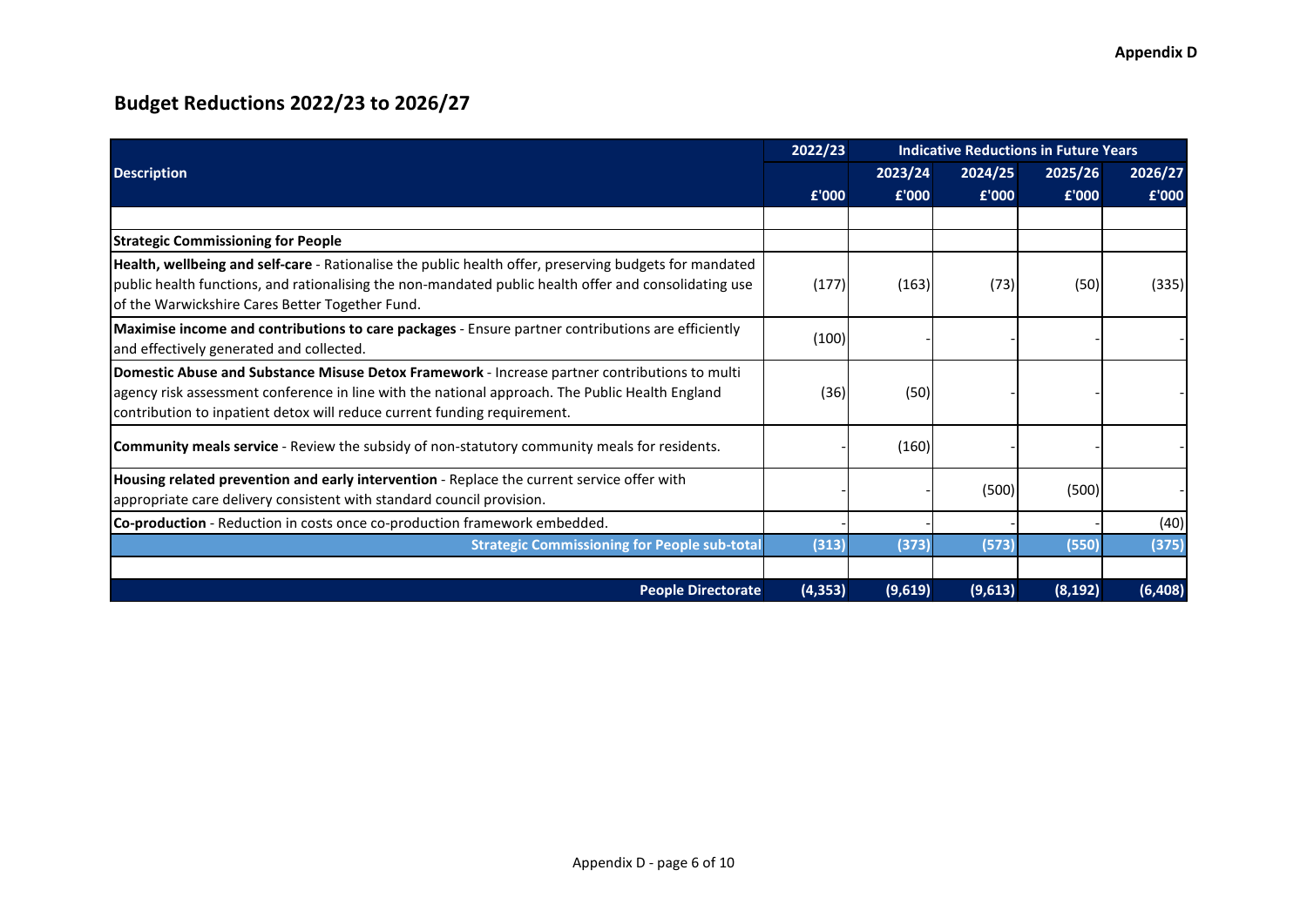|                                                                                                                                                                                    | 2022/23<br><b>Indicative Reductions in Future Years</b> |         |         |         |         |
|------------------------------------------------------------------------------------------------------------------------------------------------------------------------------------|---------------------------------------------------------|---------|---------|---------|---------|
| <b>Description</b>                                                                                                                                                                 |                                                         | 2023/24 | 2024/25 | 2025/26 | 2026/27 |
|                                                                                                                                                                                    | £'000                                                   | £'000   | £'000   | £'000   | £'000   |
|                                                                                                                                                                                    |                                                         |         |         |         |         |
| <b>Business and Customer Support</b>                                                                                                                                               |                                                         |         |         |         |         |
| Customer support service redesign - Review and rationalisation of the organisation's approach to<br>customer support.                                                              | (266)                                                   | (94)    |         |         |         |
| Savings on third party spend - Review of services purchased from third parties to ensure value for<br>money.                                                                       | (114)                                                   | (23)    | (23)    |         |         |
| Reduced use of printing and stationery - Reductions in spend on printing and stationery predicated<br>on digitisation work.                                                        | (100)                                                   | (100)   |         |         |         |
| Library Service - Continue the covid-led trend of rebalancing the provision of library services, for<br>example through increasing the use of drop off book boxes.                 | (50)                                                    | (50)    |         |         |         |
| Customer journey - Embed the customer experience programme, enabling the removal of customer<br>service standards and the consolidation of the WCC Directory within wider teams.   | (10)                                                    | (50)    | (50)    | (49)    | (51)    |
| Registration Service - Increased registration revenue through the optimisation of service delivery<br>locations.                                                                   |                                                         | (13)    | (28)    |         |         |
| Community development - Efficiencies in the delivery of the internal community development<br>Ifunction.                                                                           |                                                         | (20)    |         |         |         |
| Business and customer process efficiencies - Efficiencies through ongoing service redesign and<br>lautomation.                                                                     |                                                         |         |         | (200)   |         |
| <b>Business and Customer Support sub-total</b>                                                                                                                                     | (540)                                                   | (350)   | (101)   | (249)   | (51)    |
| <b>Commissioning Support Unit</b>                                                                                                                                                  |                                                         |         |         |         |         |
| Savings on third party spend - Review of services purchased from third parties to ensure value for<br>money and management of the cost increases of externally purchased services. | (44)                                                    | (47)    | (26)    | (19)    |         |
| Commercial approach to contracting - Securing rebates due to the Council through commercial<br>contracting.                                                                        |                                                         |         | (148)   | (148)   |         |
| <b>Commissioning Support Unit sub-total</b>                                                                                                                                        | (44)                                                    | (47)    | (174)   | (167)   |         |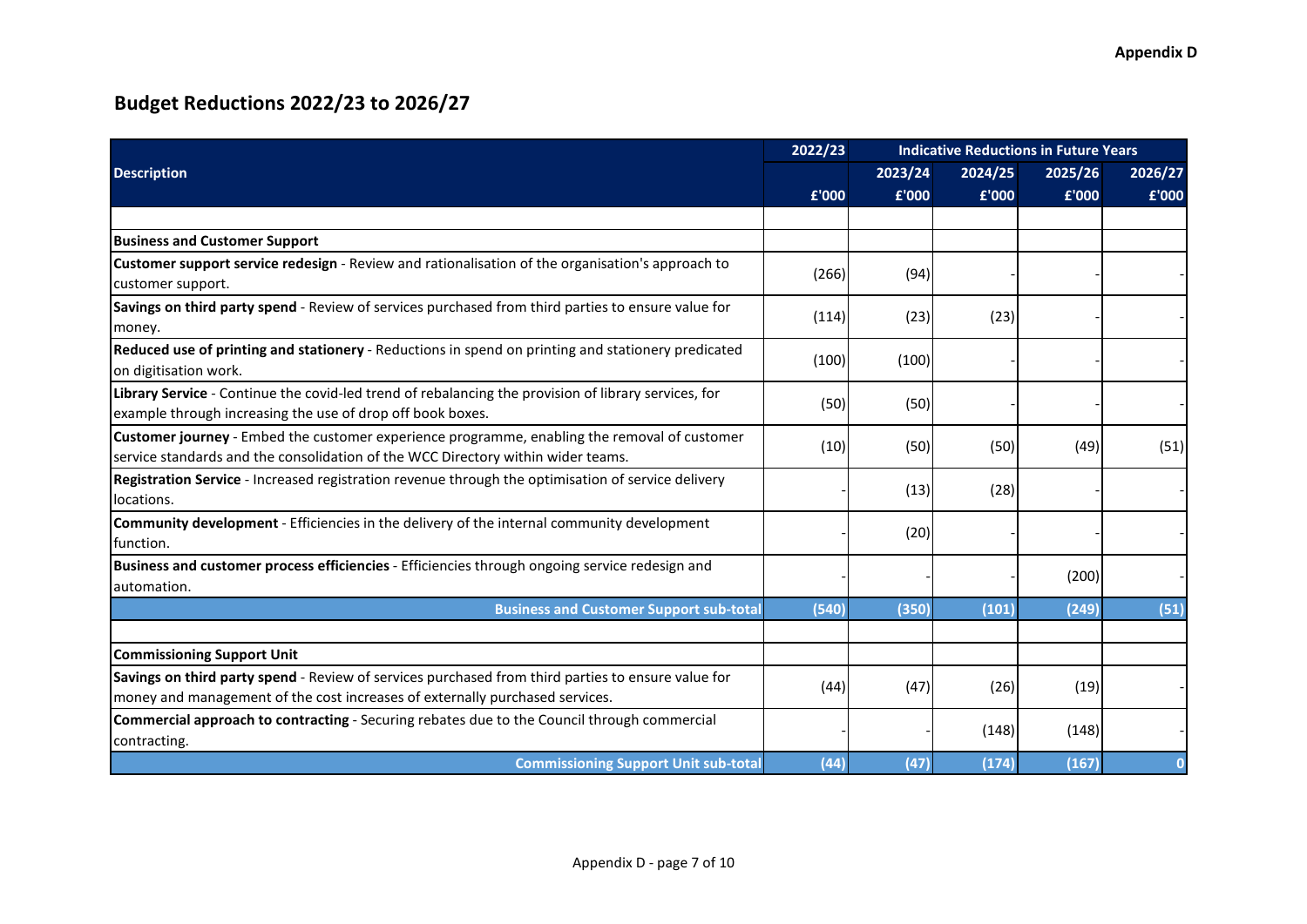|                                                                                                                                                                                                                                                             | 2022/23 | <b>Indicative Reductions in Future Years</b> |         |         |         |
|-------------------------------------------------------------------------------------------------------------------------------------------------------------------------------------------------------------------------------------------------------------|---------|----------------------------------------------|---------|---------|---------|
| <b>Description</b>                                                                                                                                                                                                                                          |         | 2023/24                                      | 2024/25 | 2025/26 | 2026/27 |
|                                                                                                                                                                                                                                                             | £'000   | £'000                                        | £'000   | £'000   | £'000   |
|                                                                                                                                                                                                                                                             |         |                                              |         |         |         |
| <b>Enabling Services</b>                                                                                                                                                                                                                                    |         |                                              |         |         |         |
| Enabling Services delivery review - Review of expenditure on staffing, expenses, projects in Enabling<br>Services.                                                                                                                                          | (1,092) | (40)                                         | (50)    | (150)   |         |
| Facilities management - Reduction in facilities management and maintenance cost savings linked to<br>asset rationalisation                                                                                                                                  | (148)   | (213)                                        | (109)   | (417)   | (100)   |
| ICT Service delivery review - Rightsize ICT budgets and deliver efficiencies through the management of<br>development projects.                                                                                                                             | (69)    | (240)                                        | (208)   | (90)    |         |
| Management of cost of Enabling Service external provision - Management of the cost increases of<br>externally purchased services including a review of services purchased from third parties to ensure<br>value for money.                                  | (126)   | (139)                                        | (445)   | (12)    |         |
| Property service delivery review - Ensure an effective mix of staff and agency use and drive<br>efficiencies in facilities management resource spend and maintenance budget, including the closure of<br>the Northgate House café.                          | (50)    | (95)                                         | (32)    | (90)    |         |
| Maintenance and engineering work profile - Efficiencies in the work planning and prioritisation across<br>maintenance and engineering.                                                                                                                      | (70)    |                                              |         |         |         |
| ICT Development - Release of capacity from the current ICT development budget and re-purpose this<br>as the seed corn funding for the Systems Development Fund.                                                                                             | (500)   |                                              |         |         |         |
| <b>ICT applications migration and rationalisation</b> - Migrate workloads to Azure to derive efficiencies from<br>ICT application management alongside an on-going focus on the rationalisation of applications to<br>reduce licence and maintenance costs. |         | (120)                                        | (50)    |         |         |
| Devices - Review the most cost effective device to meet the organisational and staff requirements at<br>the end of the lease, subject to options appraisal and due diligence.                                                                               |         | (150)                                        |         |         |         |
| Apprenticeship - Closer integration of apprenticeships into service workforce structures.                                                                                                                                                                   |         |                                              |         | (165)   |         |
| <b>Enabling Services sub-total</b>                                                                                                                                                                                                                          | (2,055) | (997)                                        | (894)   | (924)   | (100)   |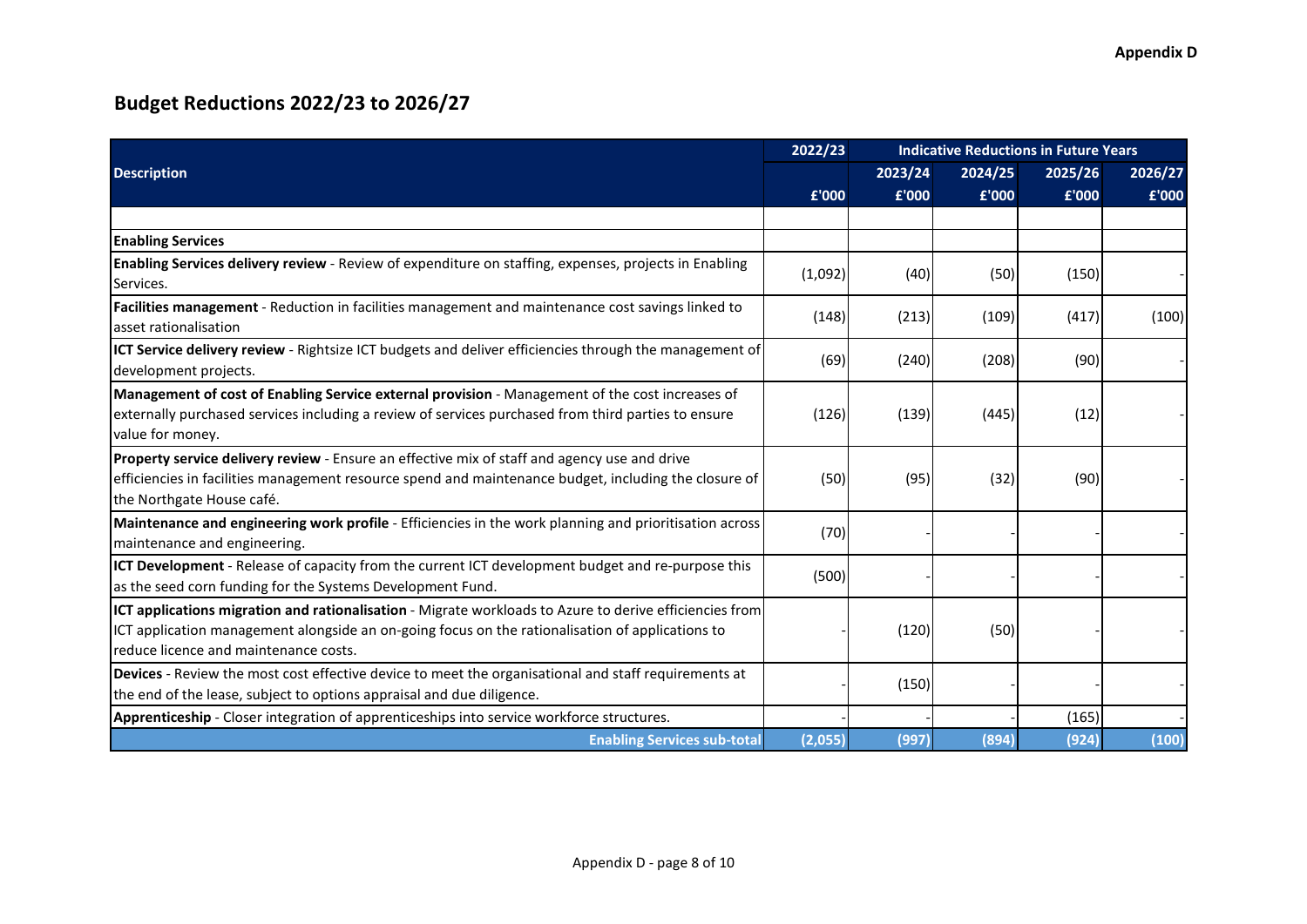|                                                                                                                                                                                    | 2022/23 | <b>Indicative Reductions in Future Years</b> |         |          |         |  |  |  |
|------------------------------------------------------------------------------------------------------------------------------------------------------------------------------------|---------|----------------------------------------------|---------|----------|---------|--|--|--|
| <b>Description</b>                                                                                                                                                                 |         | 2023/24                                      | 2024/25 | 2025/26  | 2026/27 |  |  |  |
|                                                                                                                                                                                    | £'000   | £'000                                        | £'000   | £'000    | £'000   |  |  |  |
|                                                                                                                                                                                    |         |                                              |         |          |         |  |  |  |
| <b>IFinance</b>                                                                                                                                                                    |         |                                              |         |          |         |  |  |  |
| Finance process efficiencies - Deliver efficiencies through ongoing service redesign, automation, Al<br>and self-service.                                                          | (25)    | (50)                                         | (75)    | (25)     | (25)    |  |  |  |
| Savings on third party spend - Review of services purchased from third parties to ensure value for<br>money and management of the cost increases of externally purchased services. | (29)    | (21)                                         | (16)    | (10)     |         |  |  |  |
| <b>Procurement cards</b> - Rebates from extended use of procurement cards.                                                                                                         | (25)    | (25)                                         | (25)    |          |         |  |  |  |
| <b>Finance sub-total</b>                                                                                                                                                           | (79)    | (96)                                         | (116)   | (35)     | (25)    |  |  |  |
|                                                                                                                                                                                    |         |                                              |         |          |         |  |  |  |
| <b>Governance and Policy</b>                                                                                                                                                       |         |                                              |         |          |         |  |  |  |
| Electronic record keeping - Reduced storage requirements as a result of the move to electronic record<br>keeping.                                                                  | (10)    | (10)                                         | (10)    |          |         |  |  |  |
| Savings on third party spend - Review of services purchased from third parties to ensure value for<br>money and management of the cost increases of externally purchased services. | (33)    | (47)                                         | (9)     |          |         |  |  |  |
| Legal services trading income - Additional surplus from external trading with other local authorities<br>and public sector bodies.                                                 | (40)    | (60)                                         | (60)    | (15)     | (25)    |  |  |  |
| Paper free meetings - Reduction in the cost of printing as a result of moving to paper free meetings.                                                                              | (10)    | (10)                                         |         |          |         |  |  |  |
| Vacancy management - Recognise natural underspends from staff turnover and operating under-<br>capacity.                                                                           | (45)    | (45)                                         | (45)    | (45)     |         |  |  |  |
| <b>External support</b> - Reduction in commissioning budget held for external support.                                                                                             |         | (20)                                         |         |          | (4)     |  |  |  |
| <b>Governance and Policy sub-total</b>                                                                                                                                             | (138)   | (192)                                        | (124)   | (60)     | (29)    |  |  |  |
|                                                                                                                                                                                    |         |                                              |         |          |         |  |  |  |
| <b>Resources Directorate</b>                                                                                                                                                       | (2,856) | (1,682)                                      | (1,409) | (1, 435) | (205)   |  |  |  |